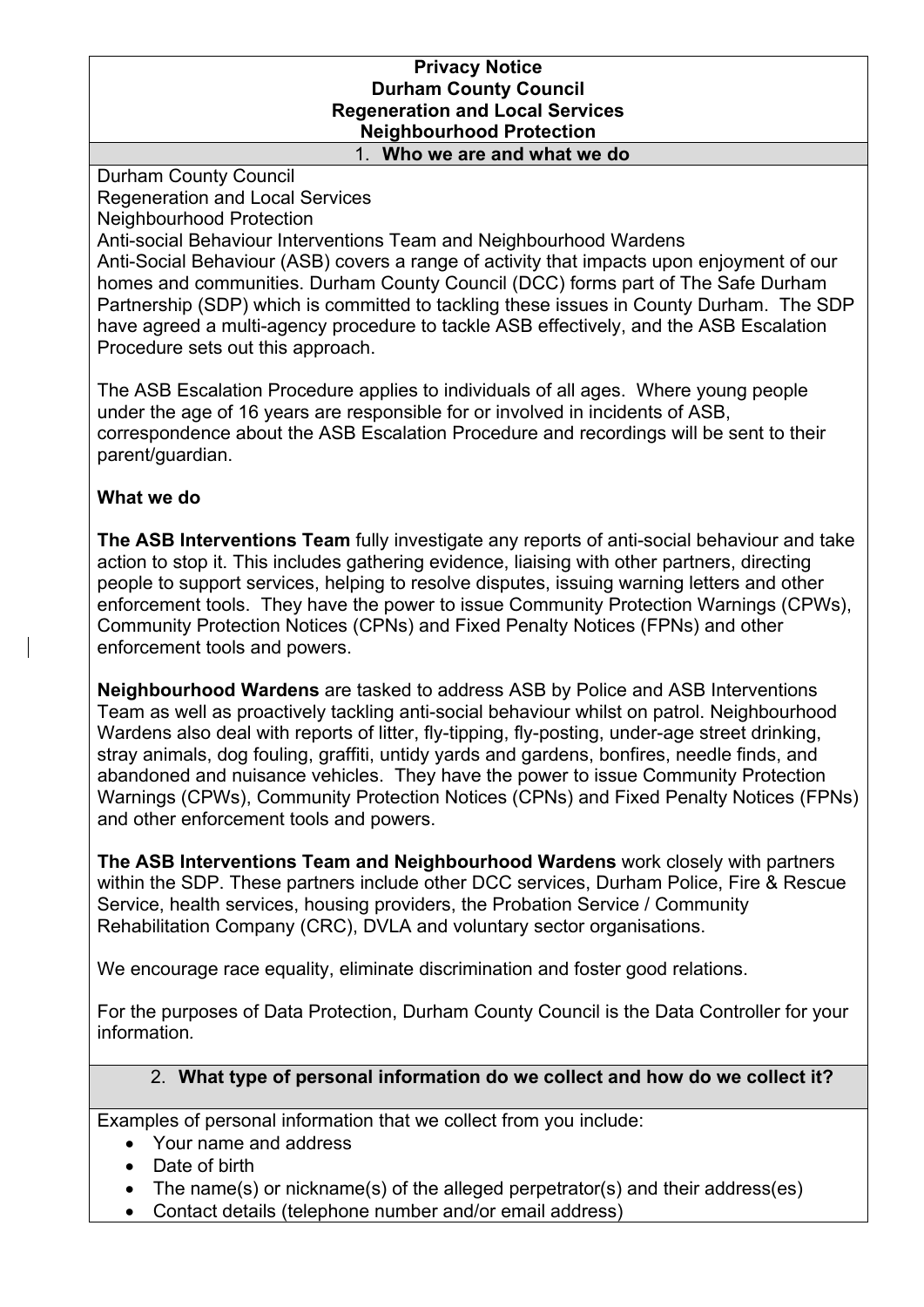- Housing information tenure
- Payment details (for FPNs)
- Data relating to criminal offences and convictions, if applicable (in accordance with Article 10 of the General Data Protection Regulation).

If relevant, we may also collect information on your:

- faith
- nationality
- ethnicity
- sexuality
- age
- gender/sexual orientation or
- health/disability

We collect information about you in a variety of ways including:

- face-to-face
- by email
- by telephone
- from someone reporting an incident of anti-social behaviour or an environmental problem
- from police reports. This may be from Police logs that Police share with us as we work together to investigate reports of ASB.
- from Police Airwaves radios
- from the Police National Computer
- from the DVLA
- from DCC Council Tax records
- from other professionals who may be involved with you
- using overt surveillance cameras such as body cameras, dashboard cameras and portable cameras (these are clearly visible and signposted)

## 3. **What is our power to obtain and use the personal data?**

When we collect and use your personal information we rely on:

- Legal obligation as the processing is necessary to comply with statutory obligations e.g. the Environmental Protection Act 1990, the Anti-social Behaviour, Crime and Policing Act 2014, Crime & Disorder Act 1998, and the Equality Act 2010.
- Public task as the processing is necessary for us to perform our official function.

When we collect special category personal information we rely on:

• We use special category data for the purpose of preventing or detecting unlawful acts of anti-social behaviour and hate crime as set out in Schedule 1 Part 2 Paragraph 10 of the Data Protection Act 2018.

## 4. **What is your personal information used for?**

The information collected about you is used:

- to provide you with any support that may be appropriate
- to provide you with access to services that you may need
- to investigate and respond to reports of anti-social behaviour or incidents of environmental problems
- to issue enforcement measures including CPWs, CPNs, FPNs, if applicable
- to issue any other enforcement action
- to instigate court proceedings, if applicable
- to respond to any complaints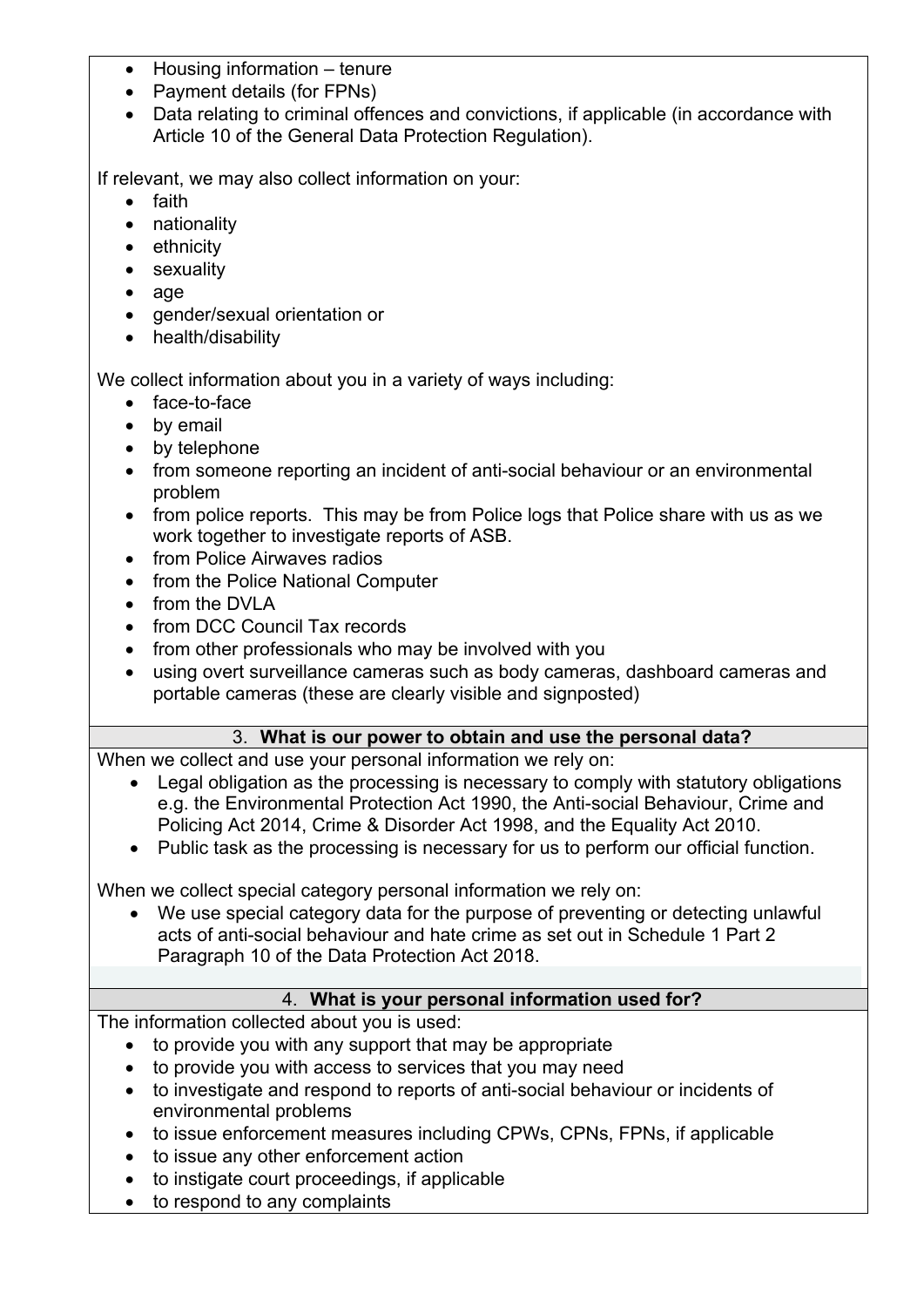- to resolve problems in the community
- to prevent crime and antisocial behaviour

## 5. **Will your personal information be shared?**

We share your information with partnership organisations including:

- the Police
- health services
- housing providers
- voluntary organisations and charities
- Safeguarding services
- Victim care services, support services, housing services, social care services
- Other DCC departments

We may also share your personal information where we have a statutory obligation to do so. such as for the purposes of the prevention or detection of crime or for legal proceedings.

## 6. **How do we keep your personal information secure?**

The security of your personal information is important to us. This is why we follow a range of security policies and procedures to control and safeguard access to and use of your personal information. DCC computer systems are password controlled and access is limited to relevant personnel. Users have undergone a stringent vetting procedure which is reviewed every three years. Secure email accounts are used for communications. When information is shared this is done in accordance with the Information Sharing Protocol which is owned by the SDP and conforms to the Information Commissioner's Office guidance. The datacentres processing payment information comply with ISO27001 and ISO14001 and are PCI DSS Level 1 accredited. Payment data in storage is encrypted to ensure it is secure. Anyone who receives information from us is also under a legal duty to only use it for the purposes agreed and to keep the information secure and confidential.

## 7. **How long will we keep your personal information?**

After we deliver a service to you, we have to keep your information as a business record of what service was delivered. The type of service will determine how long we have to keep it and this is detailed in our corporate retention guidelines. Anti-social behaviour information is retained until the conclusion of administrative use except for:

- Court files which are held for seven years following the date of the final action.
- camera surveillance footage is destroyed after 28 days if it is not used. If it is used for prosecution and a custodial sentence is given it is kept for the duration of the sentence. If it is used for prosecution and a non-custodial sentence is given it is destroyed after 28 days.

## 8. **Is your personal information processed outside the European Union (EU)?**

We do not process your personal information of outside the EU.

# 9. **Marketing (if applicable)**

At no time will your information be passed to organisations external to us and our partners for marketing or sales purposes or for any commercial use without your express consent.

## 10.**What are your Information Rights?**

Your Information Rights are set out in the law. Subject to some legal exceptions, you have the right:

- to have any inaccuracies corrected.
- to have your personal data erased.
- to place a restriction on our processing of your data.
- to object to processing and